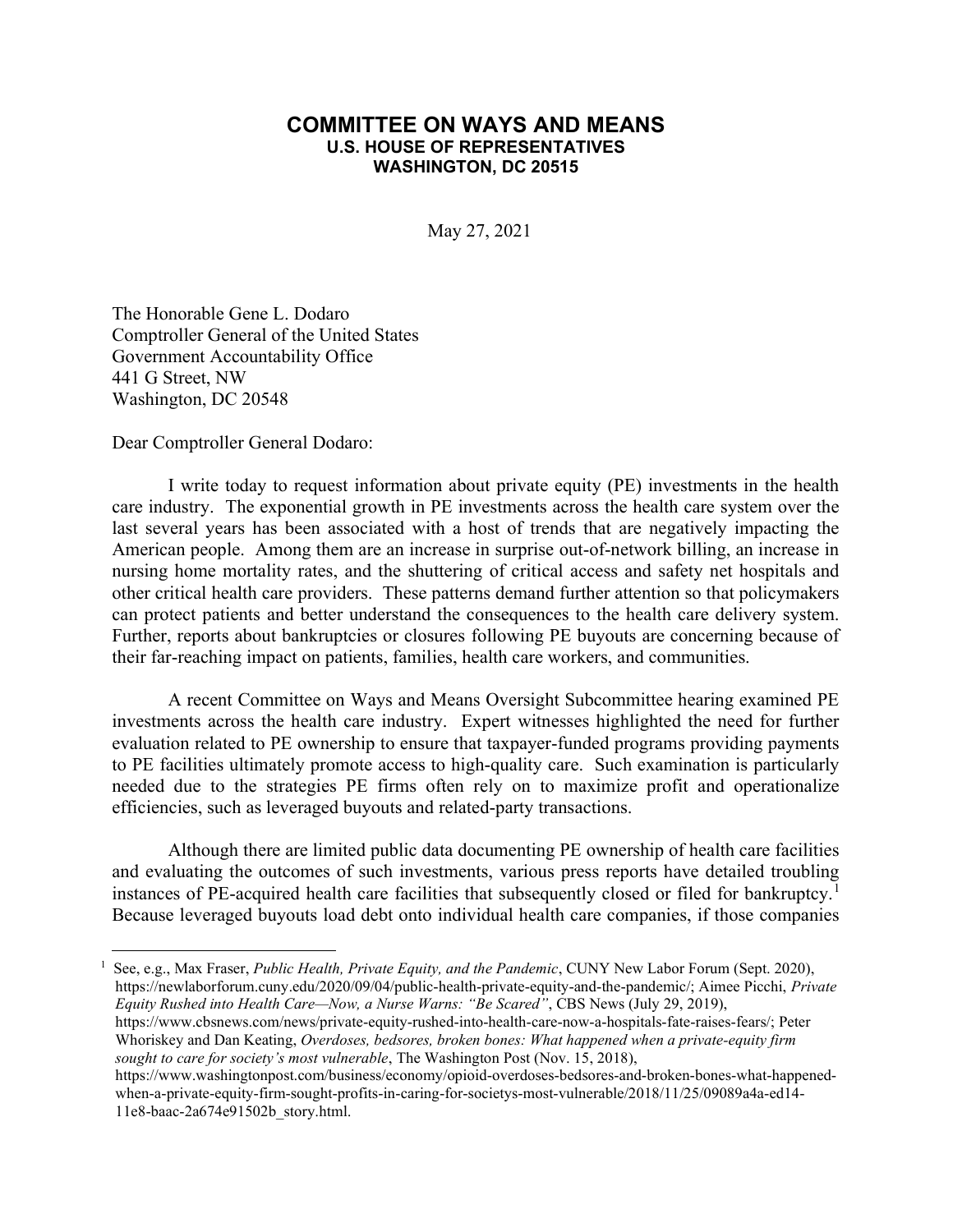Comptroller General Dodaro May 27, 2021 Page 2

do not grow fast enough or bring in enough money to keep up with projections, they can quickly end up bankrupt. In some cases, these bankruptcies result in facility closures, and, in others, companies that file for bankruptcy proceed through a restructuring process that can have ramifications for daily operations.

In both instances, it is the workers, patients, suppliers, communities, and other stakeholders that may suffer from these bankruptcies and closures—not the investors themselves.<sup>2</sup> According to one study, an estimated 20 percent of public companies that go private through leveraged buyouts ultimately declare bankruptcy within 10 years, compared to two percent of a control group that did not experience this transition.<sup>3</sup> These trends merit further investigation on a more holistic basis, as the closure or bankruptcy of health care facilities threatens the health of communities, raising significant concerns about access to care.

Accordingly, I request that the Government Accountability Office (GAO) conduct a longitudinal analysis to examine the relationship between PE investments and subsequent bankruptcies or closures of health care facilities across the United States. Specifically, to the extent feasible, I request that GAO address the following questions, distinguishing, where relevant, between situations that result solely in bankruptcies and those resulting in closures of health care facilities or providers:

- 1. To the extent it can be determined, how many health care facilities or providers have either filed for bankruptcy or closed following investments from PE firms in the last 10- 15 years?
	- a. How many facilities that declared bankruptcy subsequently closed?
	- b. In what health care industries/settings have such bankruptcies or closures occurred?
	- c. On average, how long after being acquired by a PE firm did such facilities file for bankruptcy or close?
	- d. How do these rates of facility bankruptcies or closures compare to those that occur among other types of facilities?
- 2. Are there any geographic trends associated with such facility bankruptcies or closures?
	- a. To what extent do these closures result in the loss of services for a given community due to the lack of other comparable facilities?
- 3. To what extent are PE-buyouts and subsequent bankruptcies or closures associated with facilities that disproportionately serve underserved or marginalized population groups (e.g., safety net or critical access providers)?

<sup>&</sup>lt;sup>2</sup> Briana Spegele et al., Risky Loans Secure Private-Equity Payouts Despite Downturn, The Wall Street Journal (Dec. 17, 2020), https://www.wsj.com/articles/risky-loans-secure-private-equity-payouts-despite-downturn-11608216781?mod=hp\_featst\_pos3.

<sup>&</sup>lt;sup>3</sup> Alicia McElhaney, LBOs Make (More) Companies Go Bankrupt, Research Shows, Institutional Investor (July 26, 2019), https://www.institutionalinvestor.com/article/b1gfygl4r8661f/LBOs-Make-More-Companies-Go-Bankrupt-Research-Shows.